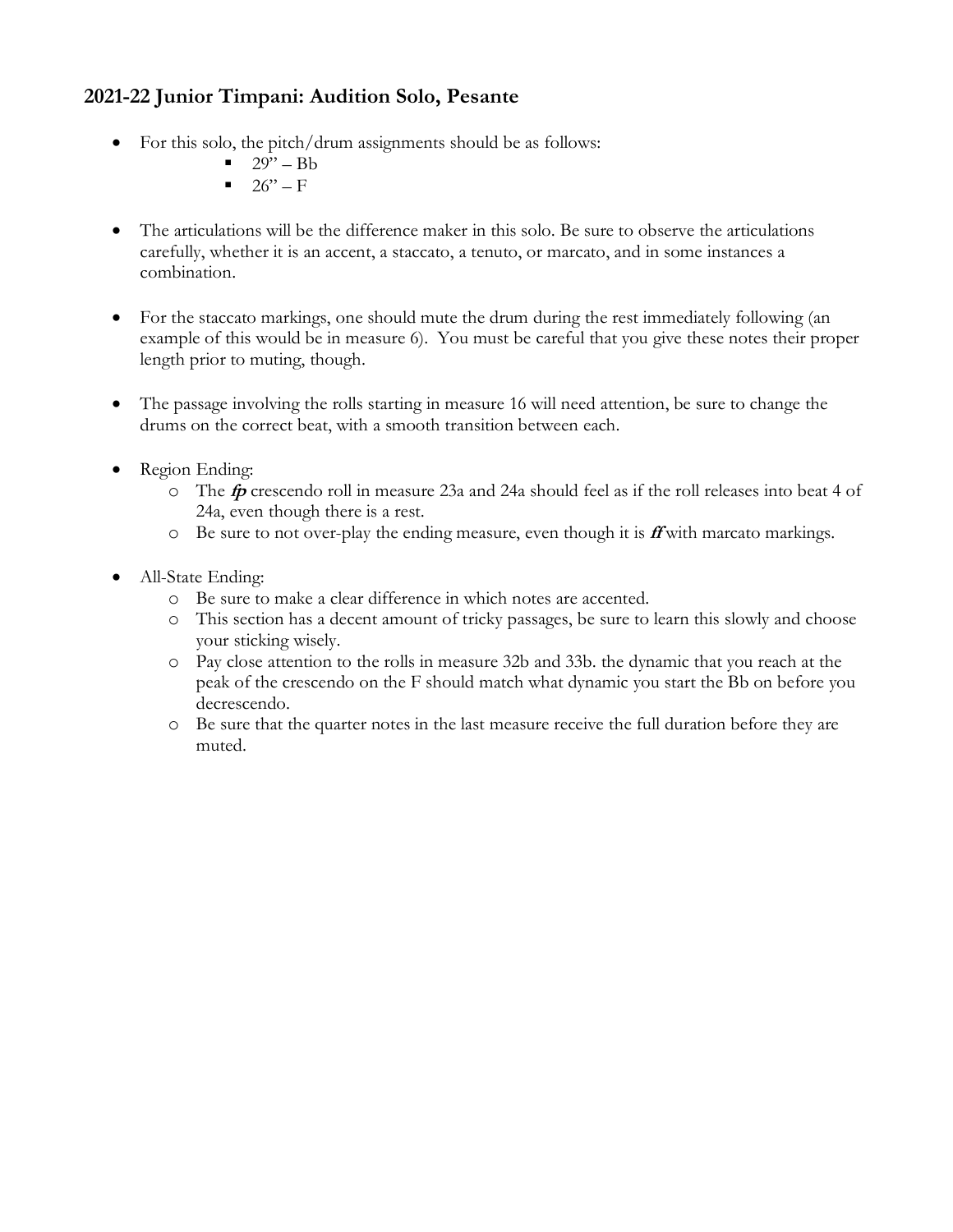## **2021-22 Clinic Timpani: Audition Solo, Presto**

- For this solo, the pitch/drum assignments should be as follows:
	- $32" F$
	- $\blacksquare$  29" Bb
	- $\blacksquare$  26" Eb
	- $\blacksquare$  23" F
- The articulations will be the difference maker in this solo. Be sure to observe the articulations carefully, whether it is an accent, a staccato, a tenuto, or marcato, and in some instances a combination.
- For the staccato markings, one should mute the drum during the rest immediately following. An example of this would be in measure 4.
- The passage starting in measure 8 is particularly tricky. Do your best to ensure that all drums are not ringing during the staccato markings in measure 9. This is true for the next two measures as well. The key to helping this is to not over-play the eight-note descending passages that are immediately prior to the staccato notation.
- Another tricky section starts at measure 16. The key here is to keep the eight-note ostinato like figure well below the **sfz** notes that move around the drum. The **sfz** notes are what we want to hear in this section.
- Region Ending:
	- o The key for this ending is the rolls. Pay close attention that all of the rolls receive the correct duration, and also the correct dynamic.
	- o The sticking for this passage is fairly straightforward. Straight sticking (RLRL) should work well throughout.
- All-State Ending:
	- o The key for measures 25b 27b is your sticking. This is especially true for the rolls in measure 27b. Know exactly how make times you are going to strike the drum for the roll before you play the next figure.
	- o Measure 29b will be the difference maker in this etude. Rhythmic accuracy while executing the muting is absolutely key here.